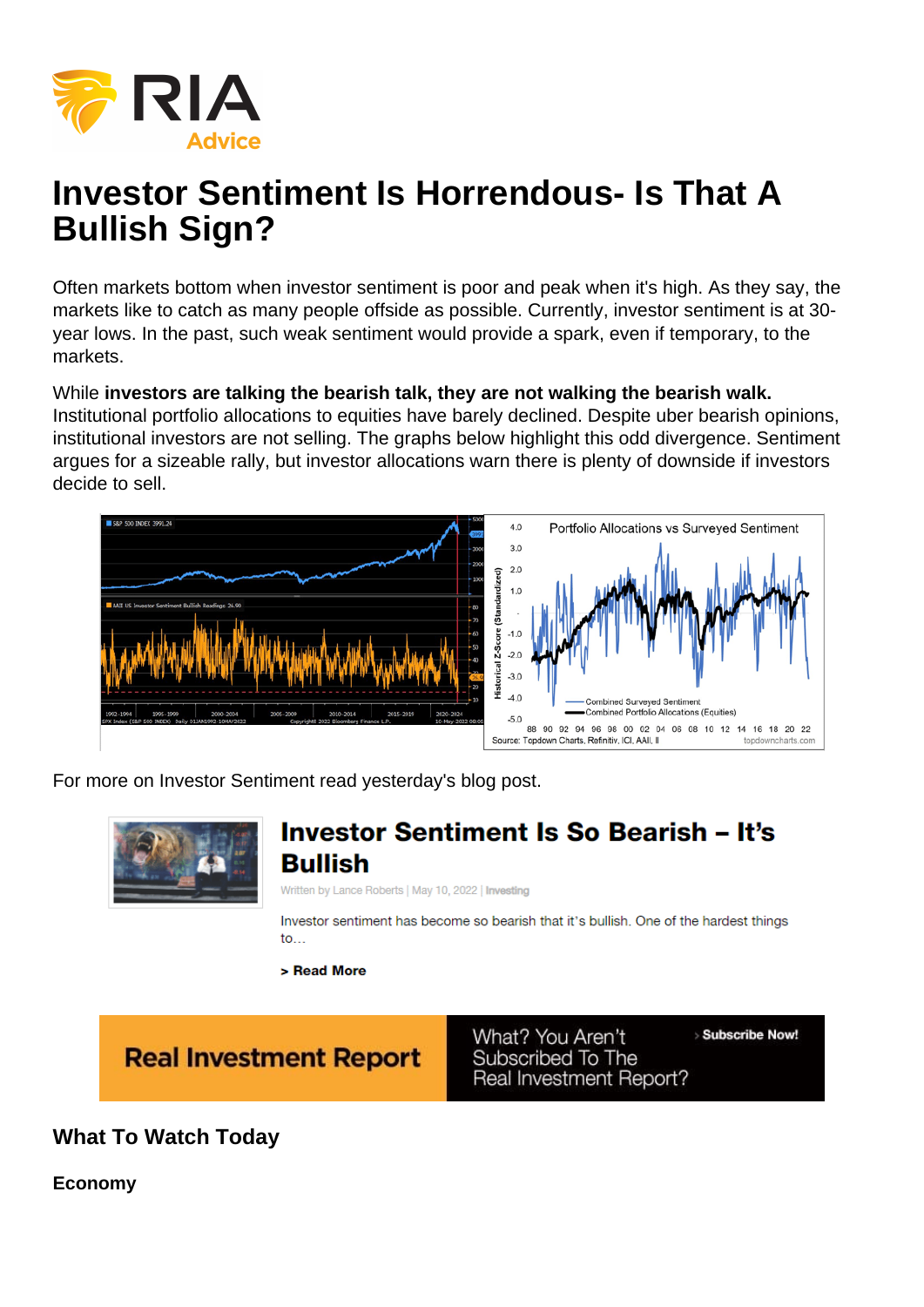- 7:00 a.m. ET: **MBA mortgage applications**, week ended May 6 (2.5% during prior week)
- 8:30 a.m. ET: **Consumer Price Index**, month-over-month, April (0.2% expected, 1.2% in March)
- 8:30 a.m. ET: **Consumer Price Index excluding food and energy**, month-over-month, April (0.4% expected, 0.3% in March)
- 8:30 a.m. ET: **Consumer Price Index**, year-over-year (8.1% expected, 8.5% in March)
- 8:30 a.m. ET: **Consumer Price Index excluding food and energy**, year-over-year, April (6.0% expected, 6.5% in March)
- 2:00 p.m. ET: **Monthly Budget Statement**, April (\$260.0 billion expected,, -\$225.6 billion in March)

#### ?**Earnings**

Pre-market

- **Yeti Holdings** (YETI) to report adjusted earnings of 32 cents on revenue of \$290.6 million
- **Olaplex** (OLPX) to report adjusted earnings of 11 cents on revenue of \$172.44 million
- **Krispy Kreme** (DNUT) to report adjusted earnings of 7 cents on revenue of \$367.86 million

#### ?Post-market

- **Disney** (DIS) to report adjusted earnings of \$1.18 on revenue of \$20.11 billion
- **Bumble** (BMBL) to report adjusted earnings of 2 cents on revenue of \$208.27 million
- **Sonos Inc.** (SONO) to report adjusted earnings of 17 cents on revenue of \$351.67 million
- **Beyond Meat** (BYND) to report adjusted losses of 98 cents on revenue of \$112.17 million
- **Dutch Bros.** (BROS) to report adjusted earnings of 1 cent on revenue of \$145.9 million
- **Rivian Automotive** (RIVN) to report adjusted losses of \$1.45 on revenue of \$131.2 million

# **Market Trading Update - No Progress Ahead Of Inflation Print**

The market made no real progress yesterday with investors anxiously awaiting the April inflation data. While we expect the print to be on the lighter side, suggesting a peak of inflation, there is still a risk of a hotter than expected number. Regardless, the market is sitting on support and while it tried to rally yesterday, it failed to do so. The market needs to get back above \$400 on SPY today if we are going to see a further reflexive rally short-term.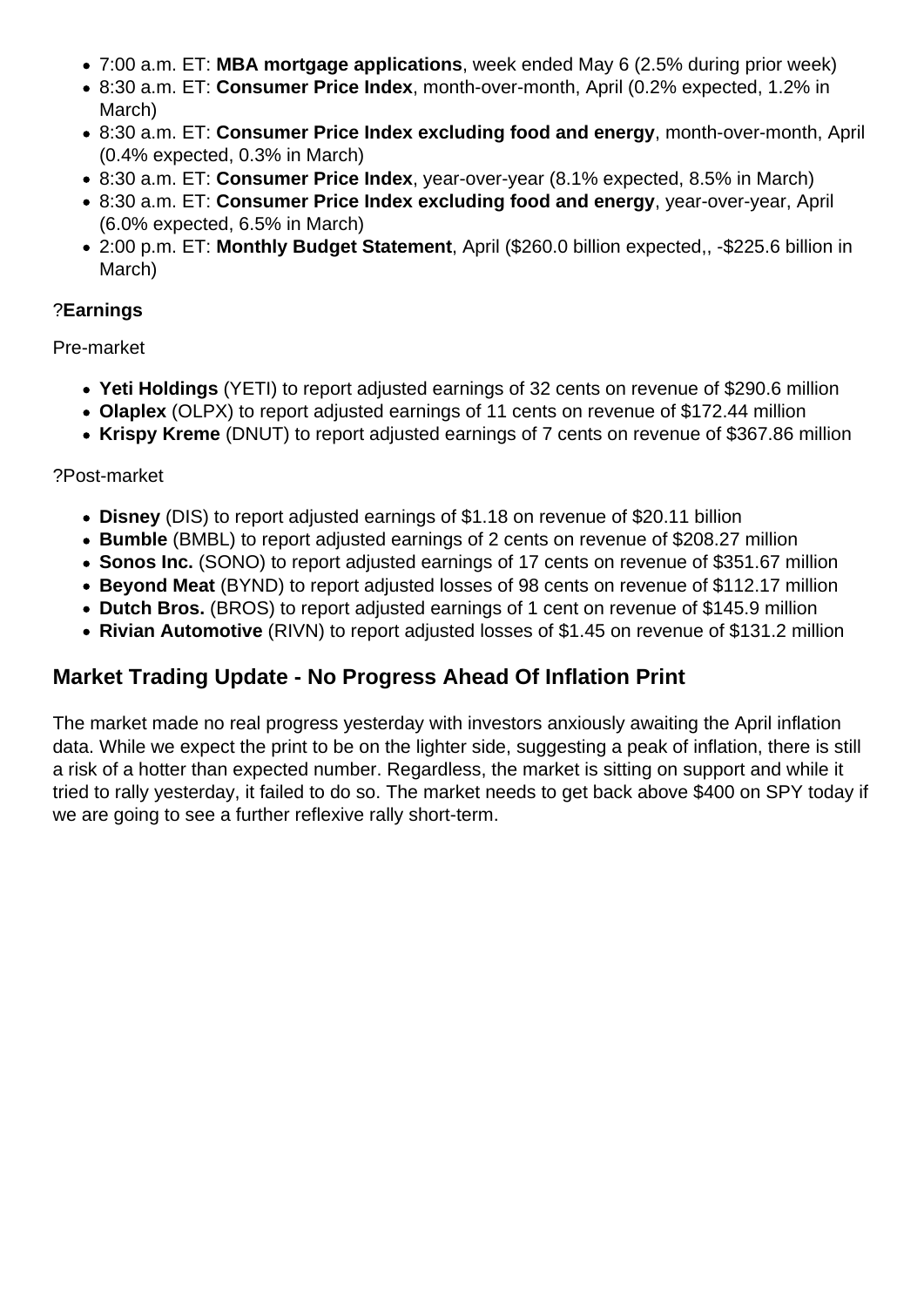Percentage Of Nasdaq Stocks Above 200-DMA

"As SoFi?s Liz Young points out, as of Tuesday, only about 16% of Nasdaq Composite stocks were trading above their 200-day moving averages, or a key technical indicator of a stock?s price trends. That?s nearing the ultra-low percentages seen at the market bottoms over the past two decades, including in 2020 (about 6%), 2018 (9%) and 2009 (4%)." - Yahoo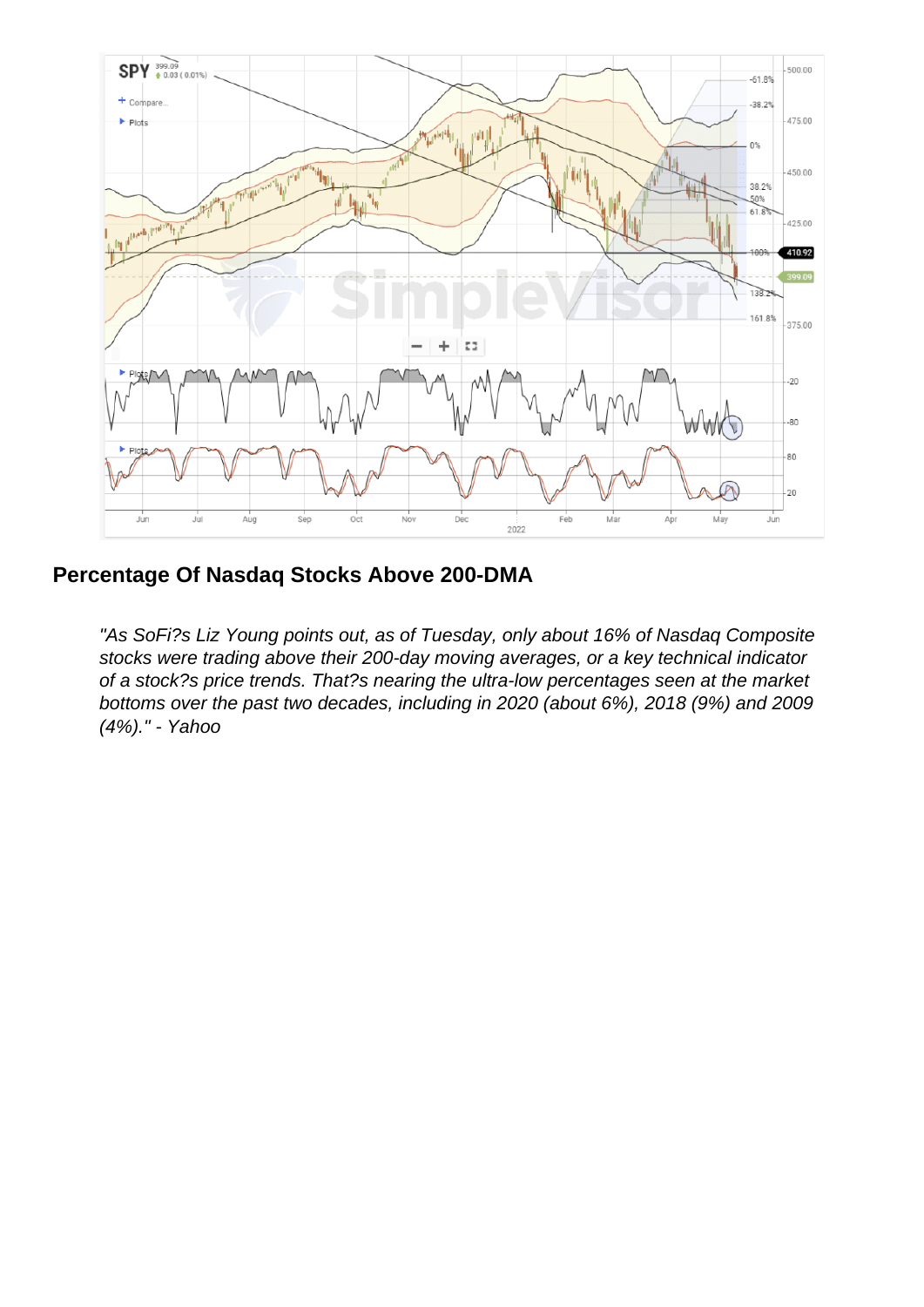## Trouble In Cryptoland?

Stablecoins are crypto tokens that serve as the cash or the money market of cryptocurrency markets. Think of these as the conduit-like role money market funds serve the stock or bond markets. When we sell a stock, the proceeds are moved to a money market fund at our brokerage account. The money can sit in the fund as a cash surrogate, buy another stock, or be redeemed for cash. Money market funds are never expected to lose value, aka breaking the buck.

Stablecoins are similar conduits that link crypto to crypto trading or crypto to cash transactions. When you sell a crypto, you first convert it to a stablecoin instead of a money market fund. Assuming the stable coin is at or very close to \$1.00 your value is stable. There are many kinds of stablecoins and they are differentiated by numerous factors. The most important factor is what backs the stablecoins. Some, such as tether claim cash and government bonds ensure the price will be \$1.00. Others use algorithms. Today, those backed by algorithms are experiencing trouble.

The graph below is the \$18 billion algorithm-based Terra stablecoin (UST), supporting the Luna cryptocurrency. As shown below, it has broken the buck (<\$1.00). As expected a lack of stability of stable coins is leading to liquidity concerns in cryptocurrencies. That said, Tether stablecoin supports the largest crpyto, Bitcoin. Because cash and Treasury bonds collateralize Tether, its value is not fluctuating like other stable coins.

Matt Levine from Bloomberg has an [excellent article](https://www.bloomberg.com/opinion/articles/2022-04-19/the-stability-of-algorithmic-stablecoins) describing how algorithmic stablecoins work. Given the strong correlation of the Nasdaq to crypto, this is a story worth following even for those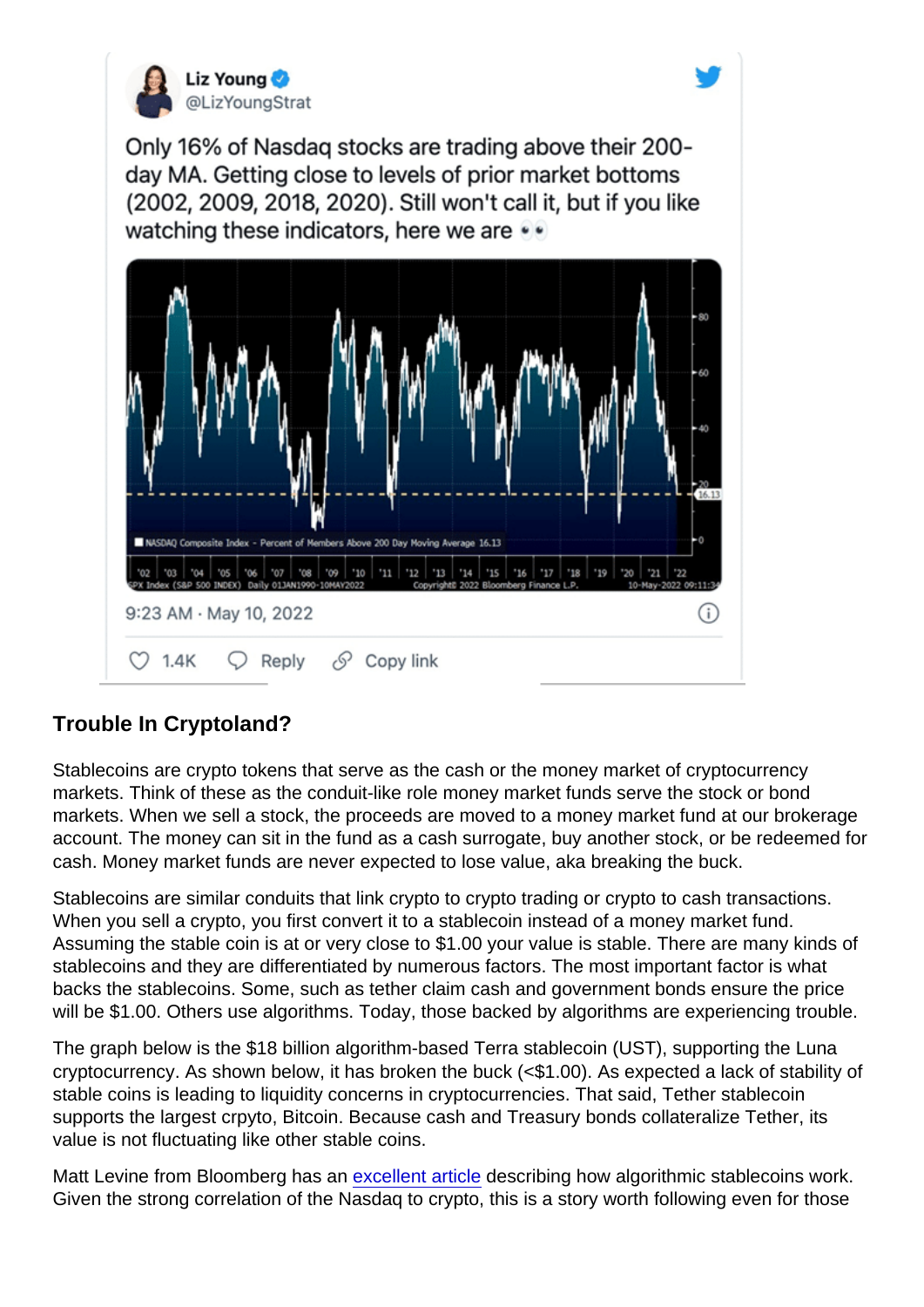with no interest in crypto.

## Lowered Expectations

On Thursday morning, we wrote the following:

"The 92.7% probability of the Fed Fund rates increasing to 1.50%-1.75% at the June meeting is based on Fed Funds futures trading on the Wednesday morning before the Fed?s announcement."

The purpose of sharing the odds of a 75bps June rate hike last week was to compare it in the future. Here we are a few days out from the Fed meeting, and the market has certainly changed. The graph below shows that the odds for 75bps have fallen to only 13.5%. It certainly helps that Jerome Powell ruled out a 75bps rate hike. Further, we have yet to hear a Fed member pushing for 75bps.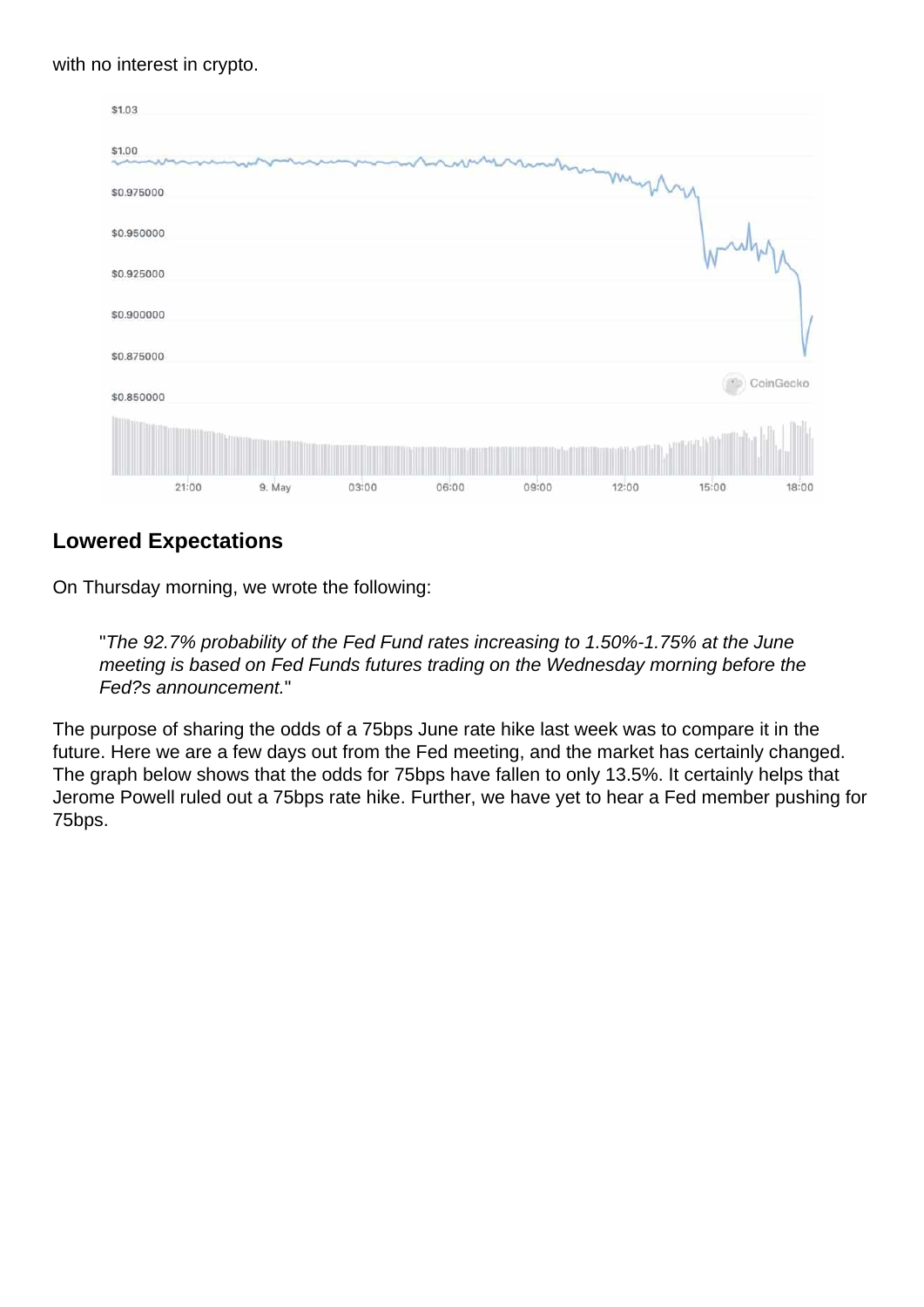# Energy Stocks Defying Statistics

As we often find in markets, asset price changes often defy what should be expected by a normally distributed statistics bell curve. On Monday, energy stocks (XLE) reminded us of that. XLE fell over 8% on Monday, which is a 4.5 standard deviation move. We should expect such an occurrence once every 125 years. XLE has been trading for about 24 years and there have been 12 other trading days in those 24 years in which the standard deviation decline was worse. The graph below shows the price and daily standard deviation change for XLE. We highlighted Monday's standard deviation in red. It was undoubtedly a large decline, but there were days in 2020 and 2008/09 that were much worse.